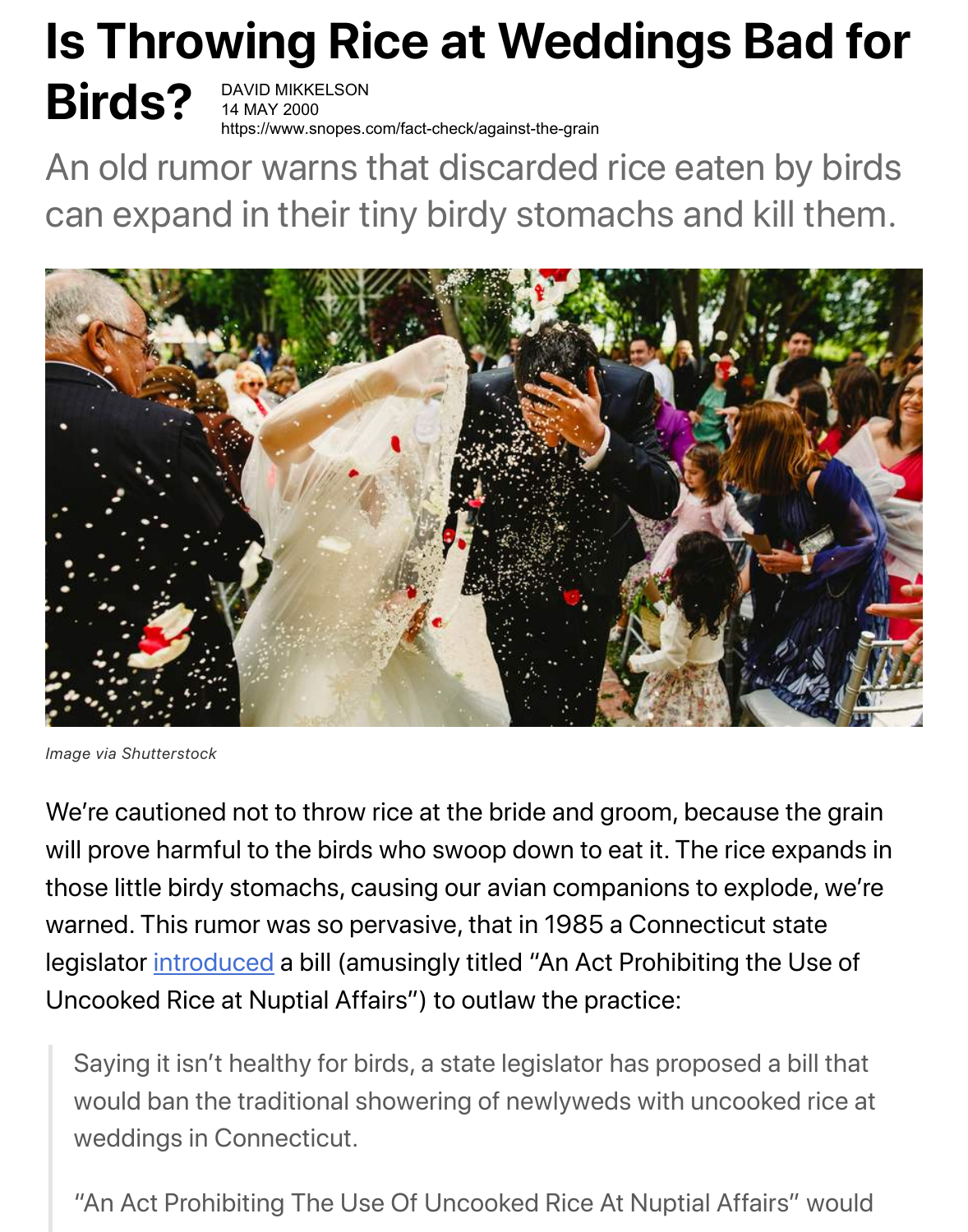provide that "no person shall throw, fling, cast or hurl any uncooked rice at any time during the celebration of any marriage," according to Rep. Mae S. Schmidle's proposal.

The "statement of purpose" of the Newtown Republican's bill says it would "prevent injury and death of birds as a result of ingesting raw rice thrown at weddings."

"The rice that's left, that's not in your hair or on your suit or in your bouquet, you leave for the birds," she explained.

"Unfortunately, when the birds eat the raw rice, they cannot digest it. When it gets in their stomachs, it expands and causes them to have violent deaths. I've heard from several ministers who say that the next morning after a wedding, they see all these birds toppled over because they got poisoned by the rice," Mrs. Schmidle said.

Her bill would impose a \$50 fine for anyone caught throwing rice at a wedding.

### However, local ornithologists said that they had never heard of or seen birds dying after consuming rice thrown at weddings:

Although she said the Audubon Society thinks the idea "is wonderful," a check with three Connecticut Audubon members produced no such assessment of the idea.

"It sounds crazy," said Roland C. Clement of Norwalk, a past president of the Connecticut Audubon Society and currently president of the Connecticut Ornithological Association.

"I have 50 years of professional experience as a practicing ornithologist and I've never heard of such a thing before. Of course, there can always be a first time, but I would have to see some evidence before I would promote the idea."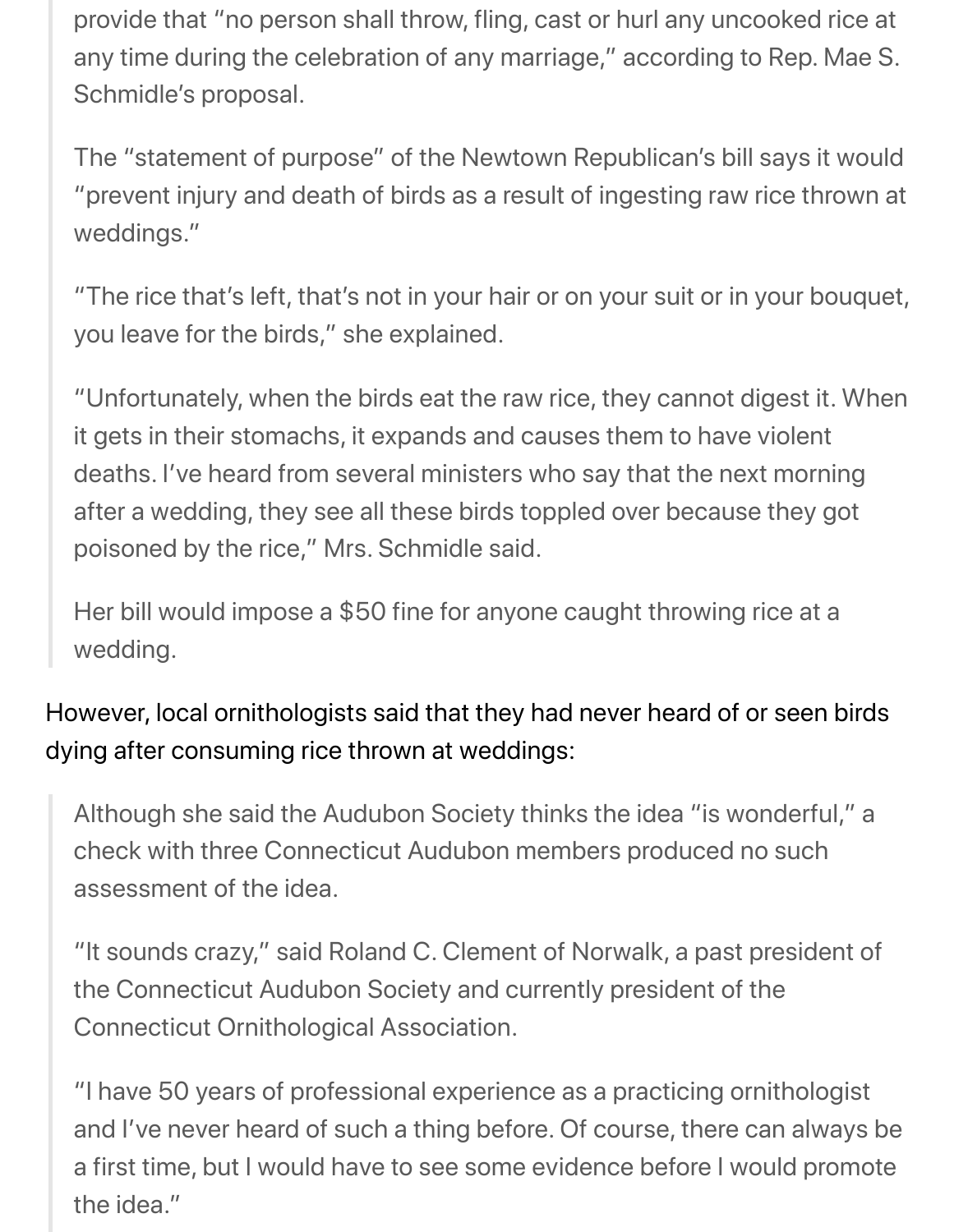Asked if he thought it was possible that birds would be killed by raw rice, Clement said: "I personally doubt it."

Karl Wagener, a former top official with the Connecticut Audubon Society who now heads the state Council on Environmental Quality, also questioned the need for Mrs. Schmidle's bill.

"I've never heard of anything like that ever, and I read an awful lot of birdoriented literature," he said.

David Emerson, assistant director of the Connecticut Audubon Society, said the topic had never come up in any discussions he knew of within the society.

Advice columnist Ann Landers repeated this legend in "informing" to her readers not to throw rice at weddings, an act which drew rebukes from ornithologists:

The USA Rice Federation in Houston has a message for advice columnist Ann Landers — straighten up and fly right when you talk about birds. In a recent column, Landers warned readers that throwing rice at weddings is unhealthy for our feathered friends: "Please encourage the guests to throw rose petals instead of rice. Rice is not good for the birds."

"This silly myth pops up periodically, and it is absolutely unfounded," responded rice expert Mary Jo Cheesman at the USA Rice Federation. Many migrating ducks and geese depend on winter-flooded rice fields each year to fatten up and build strength for their return trek to northern nesting grounds.

Uncooked, milled rice is no more harmful to birds than rice in the field, Cheesman said. The Curator of Ornithology at the University of California at Berkeley agrees.

"It's a myth. There is no reason why birds, including small songbirds, can't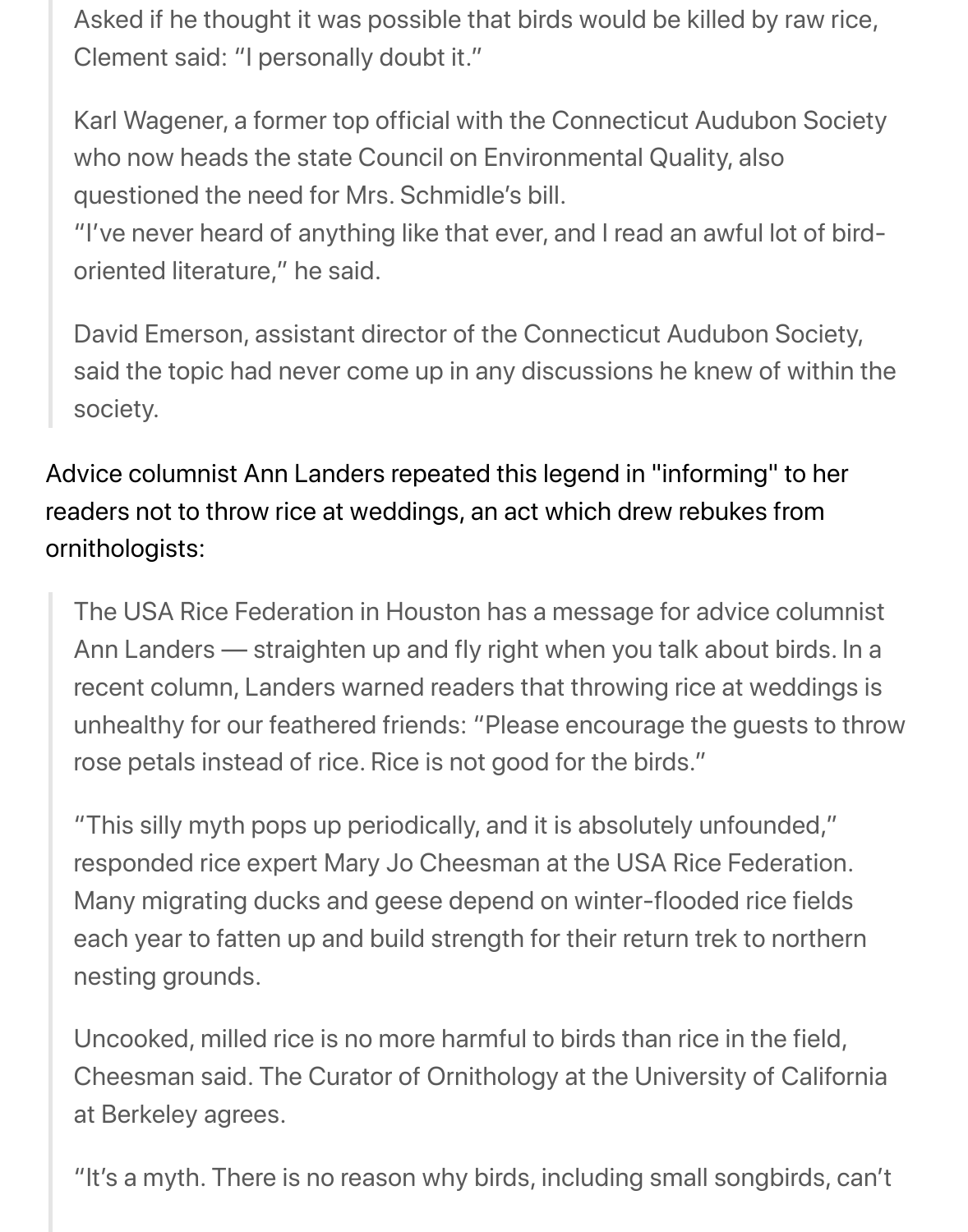eat rice," said Ned Johnson, a professor of biology at Berkeley who lectures frequently on the food and feeding of birds.

#### Ann printed a response from one New York ornithologist who took her to task for spreading misinformation:

I am writing in response to a letter and your answer that appeared in the Ithaca Journal recently.

There is absolutely no truth to the belief that rice (even instant) can kill birds. This rumor received publicity because of a bill introduced into the Connecticut legislature in 1985 by Mae Schmidle.

This wild story resulted in frightening thousands of brides into putting birdseed in little tulle and chiffon bags so the guests wouldn't throw rice and "kill the birds."

Rice is no threat to birds. It must be boiled before it will expand. Furthermore, all the food that birds swallow is ground up by powerful muscles and grit in their gizzards. Many birds love rice, as any frustrated rice farmer will tell you.

I hope you will print this information in your column and put an end to this myth. In the meantime, keep throwing rice, folks. Tradition will be served and the birds will eat well and be healthy.

Steven C. Sibley, Cornell Laboratory of Ornithology, Ithaca, N.Y.

Dear Steven Sibley: Your letter proves once again that if a story is repeated often enough, people will believe it, even though it is false and defies logic.

We checked with an authority in the Bird House at Lincoln Park Zoo in Chicago, and she verified your statement. Shame on me for going along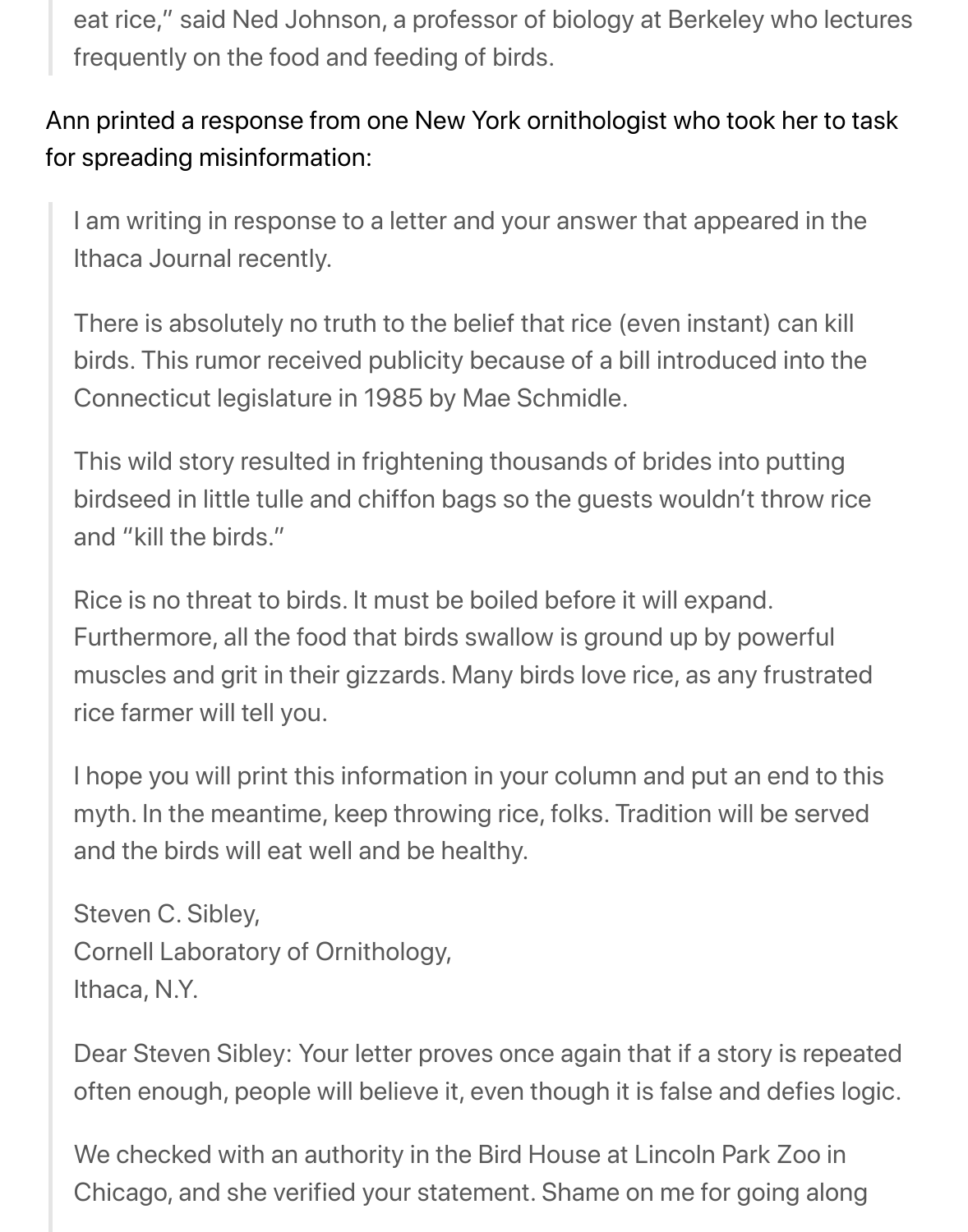with that crock. I feel like a birdbrain.

As noted in those responses to Ann Landers' spreading of this rumor, plenty of wild birds eat naturally growing, uncooked rice without suffering death or any other harmful effects. The notion that rice absorbs moisture, and would therefore swell up to many times its original size in the crop of a bird and thereby rupture avians from within, is a mistaken one based upon our culinary experiences with rice. We typically boil rice prior to eating it, and rice grains do absorb a fair amount of moisture during that process. But otherwise rice absorbs moisture only very slowly, and the interior of birds is not nearly as hot nor as moisture-suffused as a pot of boiling water — any uncooked rice eaten by birds is digested or excreted long before it can pick up enough water to expand in size to the point of causing injury to them.

Still, nothing satisfies curious minds like empirical evidence, so in 2002 University of Kentucky biology professor James Krupa put the matter to test with his students, conducting experiments that he eventually published in the April 2005 edition of the journal *American Biology Teacher* under the title "A CLASSROOM EXERCISE FOR TESTING URBAN MYTH: Does Wedding Rice Cause Birds to Explode or Were Ann Landers, Martha Stewart & Bart Simpson Wrong?"

One factor Krupa and his students measured just how much rice actually expands when soaked in water. They found that soaked white rice expanded in volume by 33%, which might sound like a lot, but not so much when compared to ordinary bird seed, which they found increased in size by an even greater percentage (40%). If a 33% increase in volume of ingested rice could cause birds to explode, then bird seed should be turning even more of them into avian bombs.

Krupa's group found that instant rice, both the brown and white varieties, expanded considerably more (2.4 to 2.7 times its original volume) than plain white rice when soaked. Instant rice isn't typically the sort that people throw at weddings (because it's costlier and more difficult to buy in bulk), but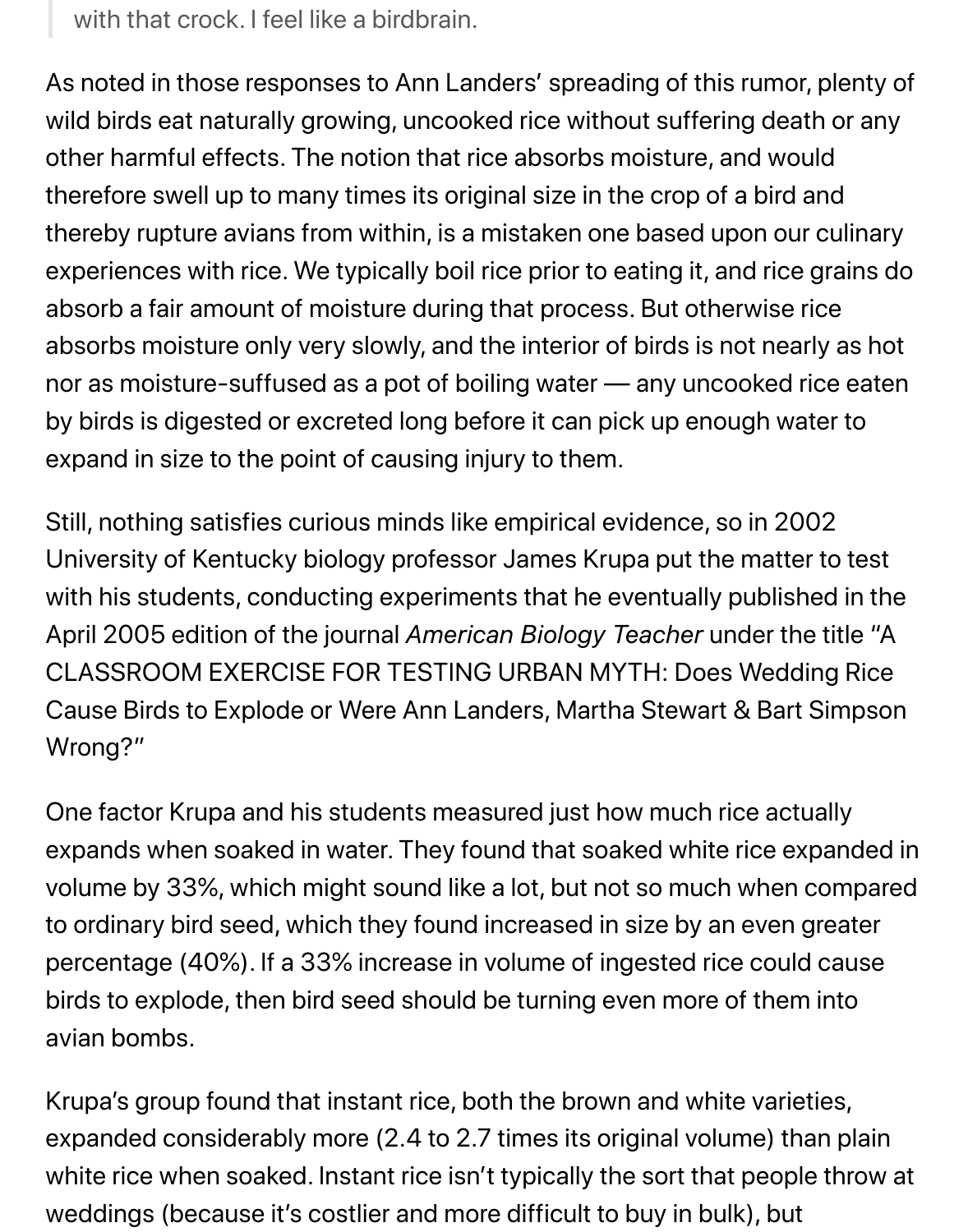nonetheless the experimenters tested the possibilities by constructing models of bird crops from thin plastic and wet paper and filling them with instant rice. Although a paper bag filled with soaked instant white rice ruptured in about 15 minutes, none of the avian crop models burst.

Krupa's students prevailed upon him to also test the exploding rice theory on real birds, an entreaty he finally acquiesced to because he felt their previous experiments had sufficiently demonstrated that no birds would come to harm through the process. He agreed to try some rice-feeding tests with flocks of doves and pigeons he kept at home, feeding 60 of his birds a diet of nothing other than instant rice and water for one day and monitoring them for any ill effects. He found that none of the birds showed any obvious signs of pain, discomfort, or distress; none of them exhibited ruptures or other injuries (including explosion), and none of them took ill or died.

Many churches and reception halls still have rules prohibiting the throwing of rice, or require that thrown rice be enclosed in those "little tulle and chiffon bags." This practice isn't about protecting birds, however: these rules work to keep the properties clean so that subsequent happy couples don't get their send-offs amid the leavings of a previous pair. Rice and confetti can be notoriously hard to clean up, and sometimes not even vacuuming a lawn will return the grass to its pristine condition.

Rice also poses a unique danger, albeit it to people rather than birds: rice scattered on a hard surface (such as the steps of a church or a dance floor) puts anyone who walks across that surface at risk of taking a nasty spill. Far better to prohibit rice throwing at a wedding than to end up with an injured guest.

Don't do it for the birds, do it for the inlaws.

**Sightings:** In *The Simpsons* episode of 14 May 2000, Bart is warned not to throw rice at Otto's wedding, lest he cause birds to explode. Also, in the 16 July 2001 episode of the TV soap opera *Passions* Charity told Tabitha that they